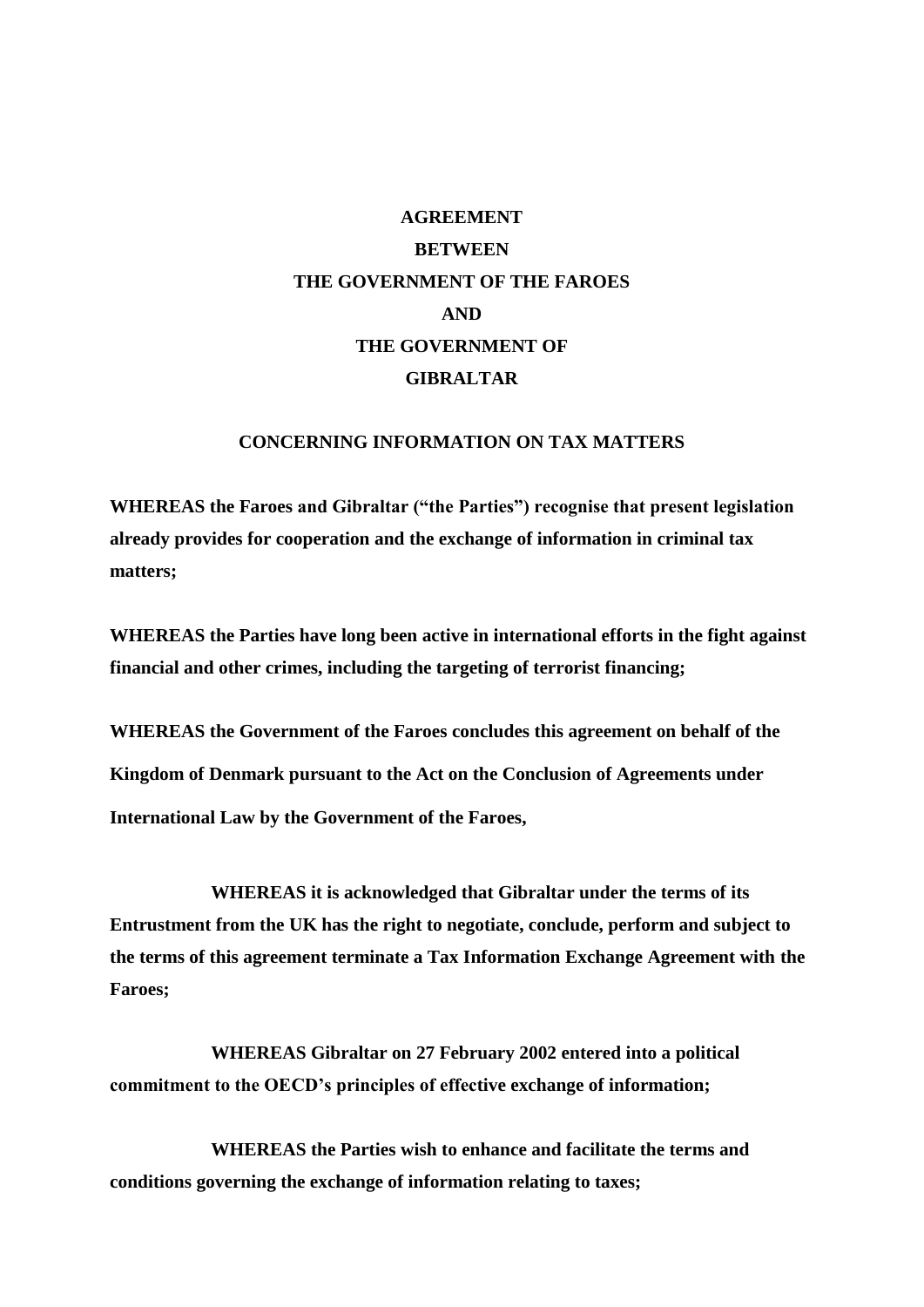# **NOW, THEREFORE, the Parties have agreed to conclude the following Agreement which contains obligations on the part of the Faroes and Gibraltar only:**

# **Article 1 Object and scope of the agreement**

The competent authorities of the Contracting Parties shall provide assistance through exchange of information that is foreseeably relevant to the administration and enforcement of the domestic laws of the Contracting Parties concerning taxes covered by this Agreement. Such information shall include information that is foreseeably relevant to the determination, assessment and collection of such taxes, the recovery and enforcement of tax claims, or the investigation or prosecution of tax matters. Information shall be exchanged in accordance with the provisions of this Agreement and shall be treated as confidential in the manner provided in Article 8. The rights and safeguards secured to persons by the laws or administrative practice of the requested Party remain applicable to the extent that they do not unduly prevent or delay effective exchange of information.

### **Article 2**

#### **Jurisdiction**

A Requested Party is not obligated to provide information which is neither held by its authorities nor in the possession or control of persons who are within its territorial jurisdiction.

### **Article 3**

#### **Taxes covered**

1. This Agreement shall apply to the following taxes imposed by the Contracting Parties: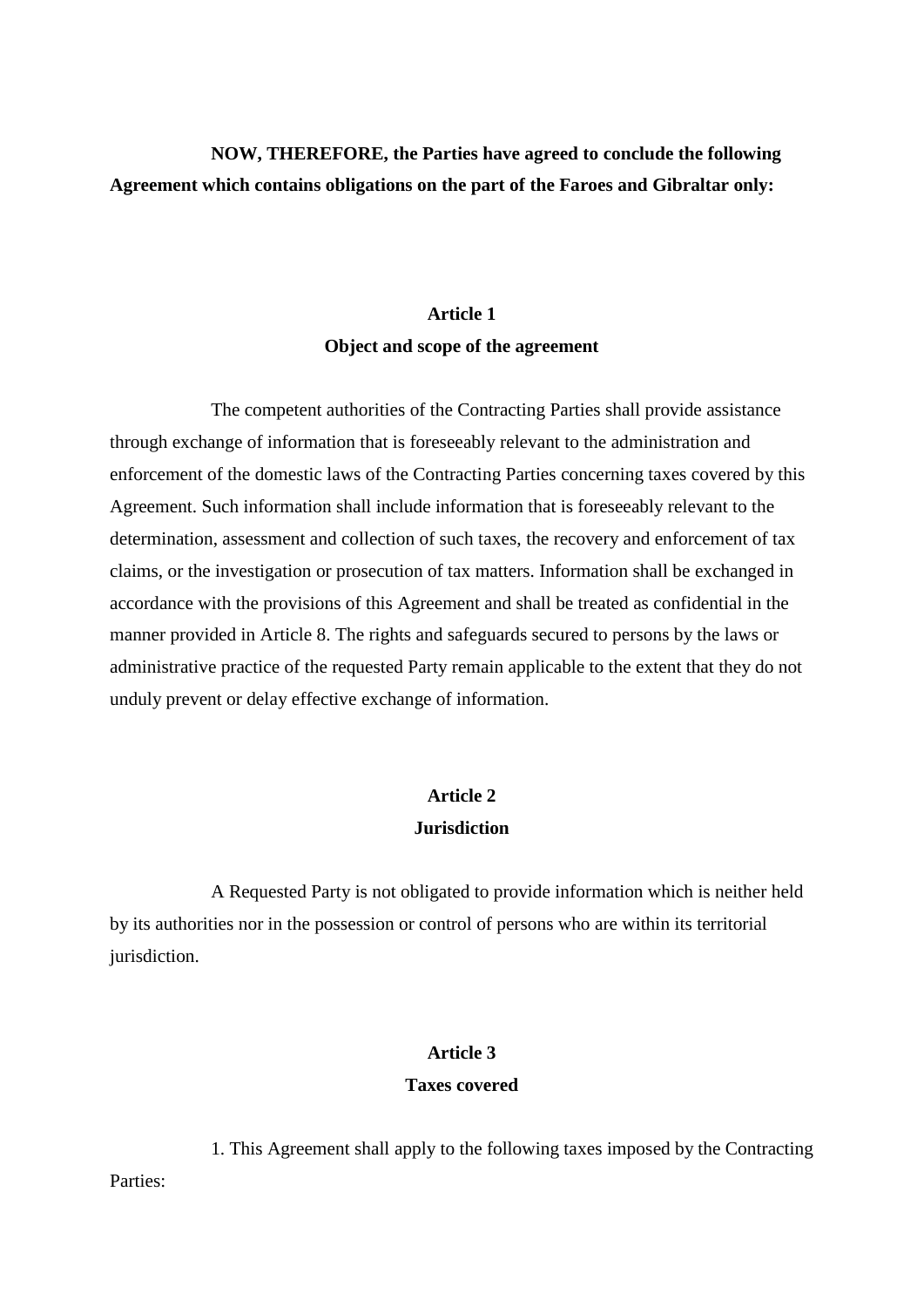a) in the case of the Faroes:

(i) taxes on income or profit; and

(ii) value added tax (meirvirðisgjald).

b) in the case of Gibraltar:

Gibraltar income taxes.

2. This Agreement shall also apply to any identical or any substantially similar taxes imposed after the date of signature of the Agreement in addition to or in place of the existing taxes. The competent authorities of the Contracting Parties shall notify each other of any substantial changes to the taxation and related information gathering measures covered by the Agreement.

### **Article 4 Definitions**

1. For the purposes of this Agreement, unless otherwise defined:

a) the term "Contracting Party" means the Faroes or Gibraltar as the context requires;

b) the term "Gibraltar" means the territory of Gibraltar;

c) the term "the Faroes" means the landmass of the Faroes and their territorial waters and any area outside the territorial waters where the Faroes according to Faroese legislation and in accordance with international law, may exercise rights with respect to the seabed and subsoil and their natural resources;

d) the term "competent authority" means:

(i) in Gibraltar, the Chief Secretary or such other official as the Minister of Finance may appoint;

(ii) in the Faroes, the Minister of Finance or his authorised representative or the authority which is designated as a competent authority for the purpose of this Agreement;

e) the term "person" includes an individual, a company and any other body of persons;

f) the term "company" means any body corporate or any entity that is treated as a body corporate for tax purposes;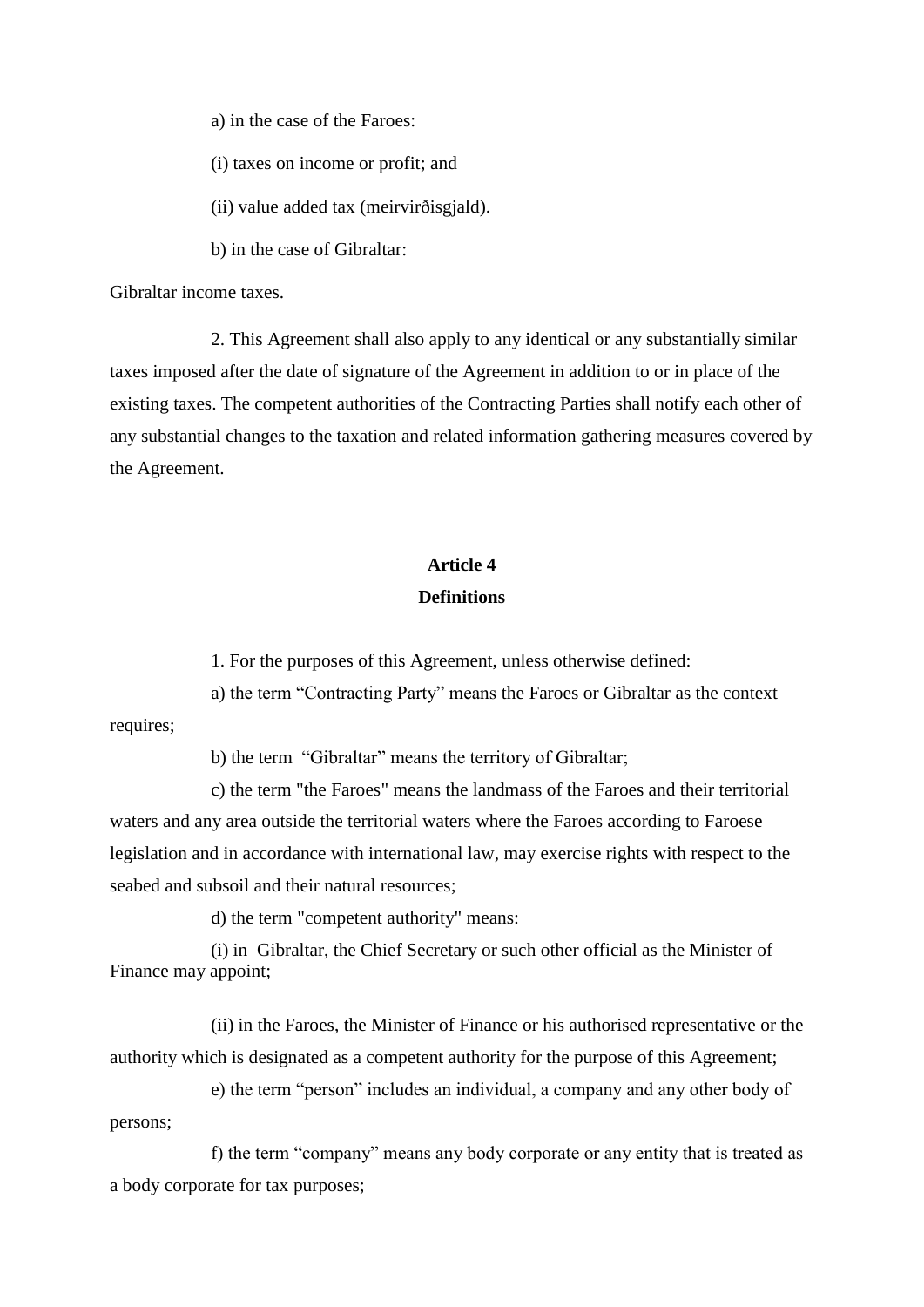g) the term "publicly traded company" means any company whose principal class of shares is listed on a recognised stock exchange provided its listed shares can be readily purchased or sold by the public. Shares can be purchased or sold "by the public" if the purchase or sale of shares is not implicitly or explicitly restricted to a limited group of investors;

h) the term "principal class of shares" means the class or classes of shares representing a majority of the voting power and value of the company;

i) the term "recognised stock exchange" means any stock exchange agreed upon by the competent authorities of the Contracting Parties;

j) the term "collective investment fund or scheme" means any pooled investment vehicle, irrespective of legal form. The term "public collective investment fund or scheme" means any collective investment fund or scheme provided the units, shares or other interests in the fund or scheme can be readily purchased, sold or redeemed by the public. Units, shares or other interests in the fund or scheme can be readily purchased, sold or redeemed "by the public" if the purchase, sale or redemption is not implicitly or explicitly restricted to a limited group of investors;

k) the term "tax" means any tax to which the Agreement applies;

l) the term "applicant Party" means the Contracting Party requesting information;

m) the term "requested Party" means the Contracting Party requested to provide information;

n) the term "information gathering measures" means laws and administrative or judicial procedures that enable a Contracting Party to obtain and provide the requested information;

o) the term "information" means any fact, statement or record in any form whatever;

p) the term "criminal tax matters" means tax matters involving intentional conduct which is liable to prosecution under the criminal laws of the applicant party;

q) the term "criminal laws" means all criminal laws designated as such under domestic law irrespective of whether contained in the tax laws, the criminal code or other statutes.

2. As regards the application of this Agreement at any time by a Contracting Party, any term not defined therein shall, unless the context otherwise requires, have the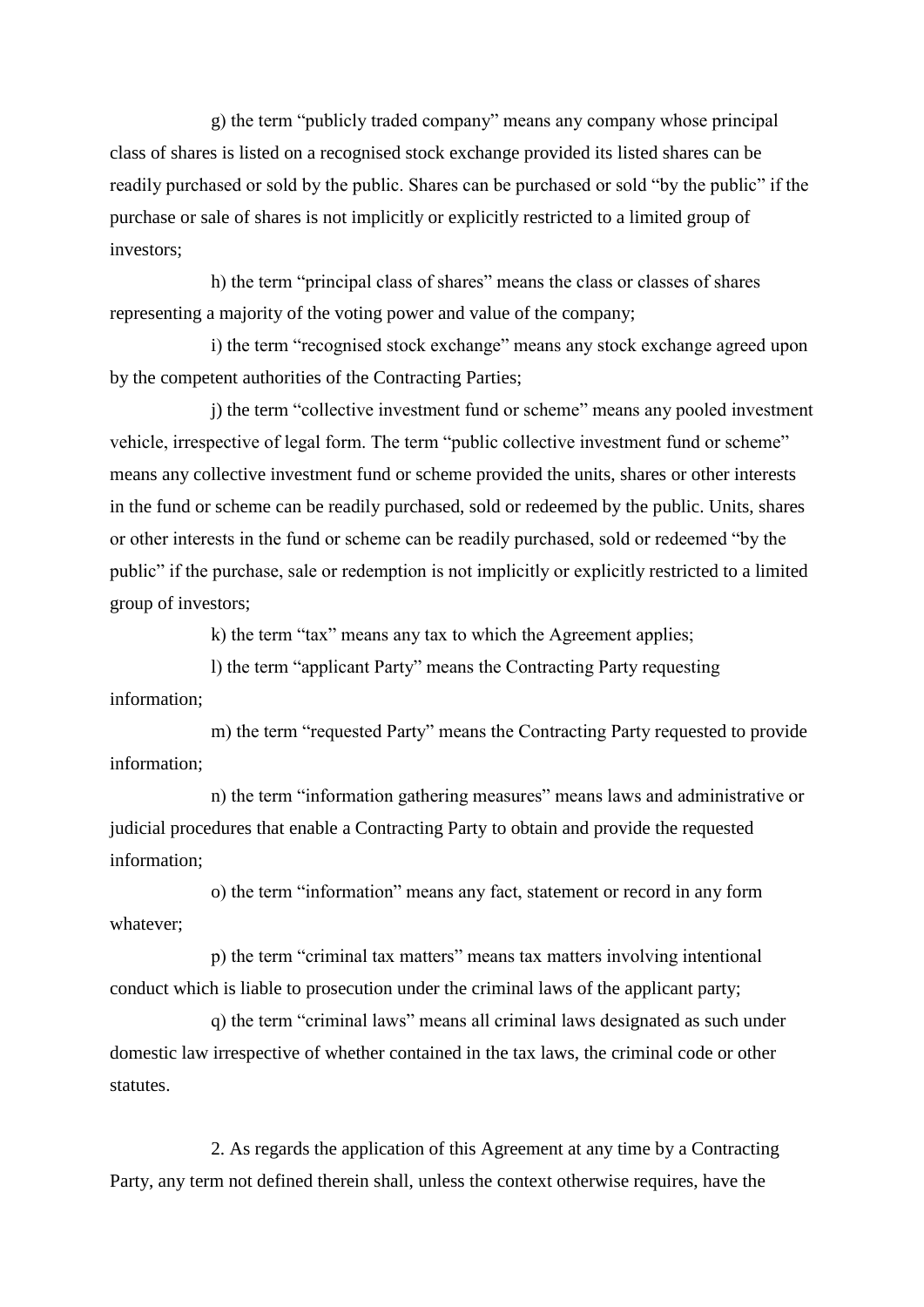meaning that it has at that time under the law of that Party, any meaning under the applicable tax laws of that Party prevailing over a meaning given to the term under other laws of that Party.

# **Article 5 Exchange of Information Upon Request**

1. The competent authority of the requested Party shall provide upon request information for the purposes referred to in Article 1. Such information shall be exchanged without regard to whether the conduct being investigated would constitute a crime under the laws of the requested Party if such conduct occurred in the requested Party.

2. If the information in the possession of the competent authority of the requested Party is not sufficient to enable it to comply with the request for information, that Party shall use all relevant information gathering measures to provide the applicant Party with the information requested, notwithstanding that the requested Party may not need such information for its own tax purposes.

3. If specifically requested by the competent authority of an applicant Party, the competent authority of the requested Party shall provide information under this Article, to the extent allowable under its domestic laws, in the form of depositions of witnesses and authenticated copies of original records.

4. Each Contracting Party shall ensure that its competent authorities for the purposes specified in Article 1 of the Agreement, have the authority to obtain and provide upon request:

a) information held by banks, other financial institutions, and any person acting in an agency or fiduciary capacity including nominees and trustees;

b) information regarding the ownership of companies, partnerships, trusts, foundations, "Anstalten" and other persons, including, within the constraints of Article 2, ownership information on all such persons in an ownership chain; in the case of trusts, information on settlors, trustees and beneficiaries; and in the case of foundations, information on founders, members of the foundation council and beneficiaries. Further, this Agreement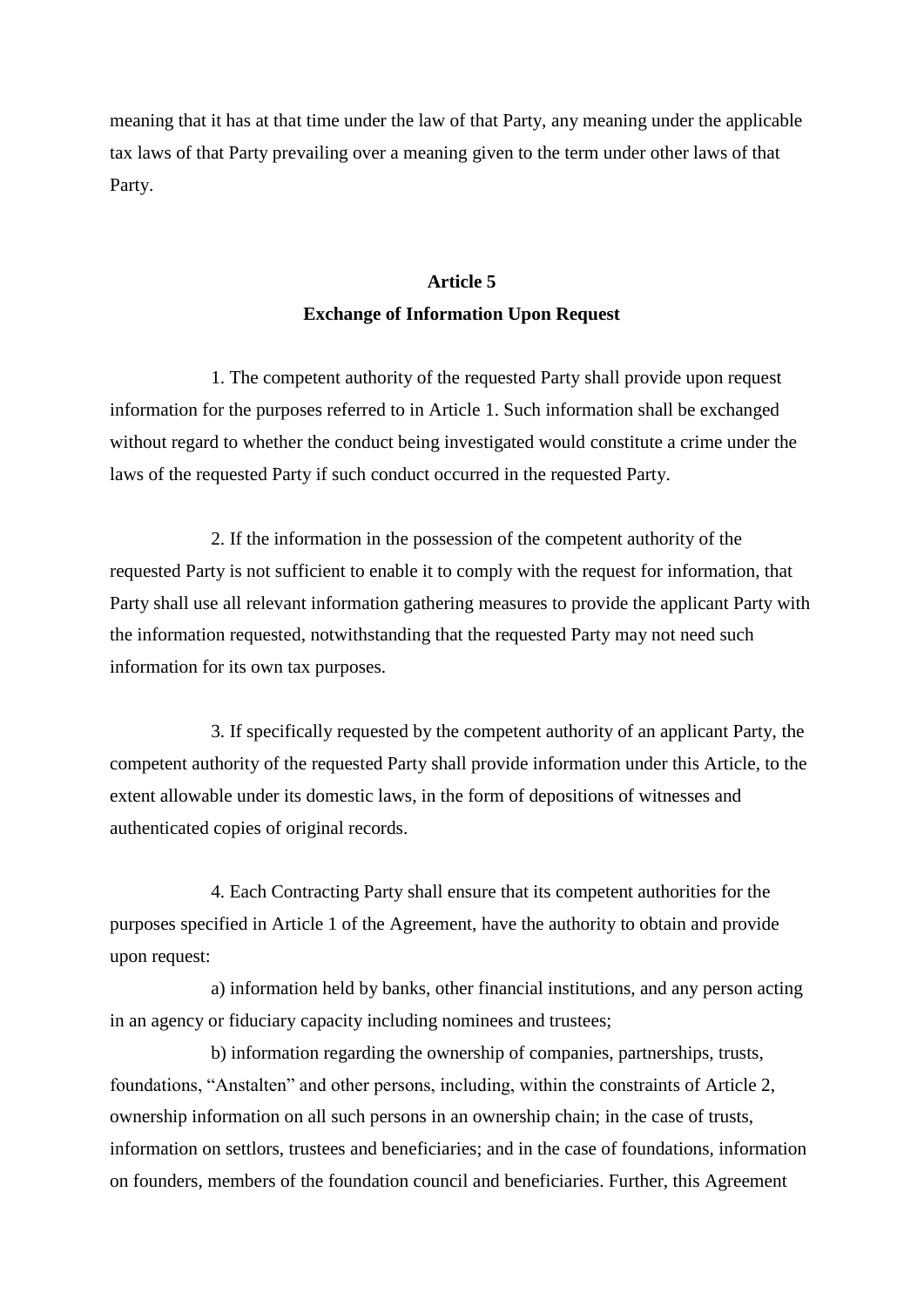does not create an obligation on the Contracting Parties to obtain or provide ownership information with respect to publicly traded companies or public collective investment funds or schemes unless such information can be obtained without giving rise to disproportionate difficulties.

5. The competent authority of the applicant Party shall provide the following information to the competent authority of the requested Party when making a request for information under the Agreement to demonstrate the foreseeable relevance of the information to the request:

(a) the identity of the person under examination or investigation;

(b) a statement of the information sought including its nature and the form in which the applicant Party wishes to receive the information from the requested Party;

(c) the tax purpose for which the information is sought;

(d) grounds for believing that the information requested is held in the requested Party or is in the possession or control of a person within the jurisdiction of the requested Party;

(e) to the extent known, the name and address of any person believed to be in possession of the requested information;

(f) a statement that the request is in conformity with the law and administrative practices of the applicant Party, that if the requested information was within the jurisdiction of the applicant Party then the competent authority of the applicant Party would be able to obtain the information under the laws of the applicant Party or in the normal course of administrative practice and that it is in conformity with this Agreement;

(g) a statement that the applicant Party has pursued all means available in its own territory to obtain the information, except those that would give rise to disproportionate difficulties.

6. The competent authority of the requested Party shall forward the requested information as promptly as possible to the applicant Party. To ensure a prompt response, the competent authority of the requested Party shall:

a) Confirm receipt of a request in writing to the competent authority of the applicant Party and shall notify the competent authority of the applicant Party of deficiencies in the request, if any, within 60 days of the receipt of the request.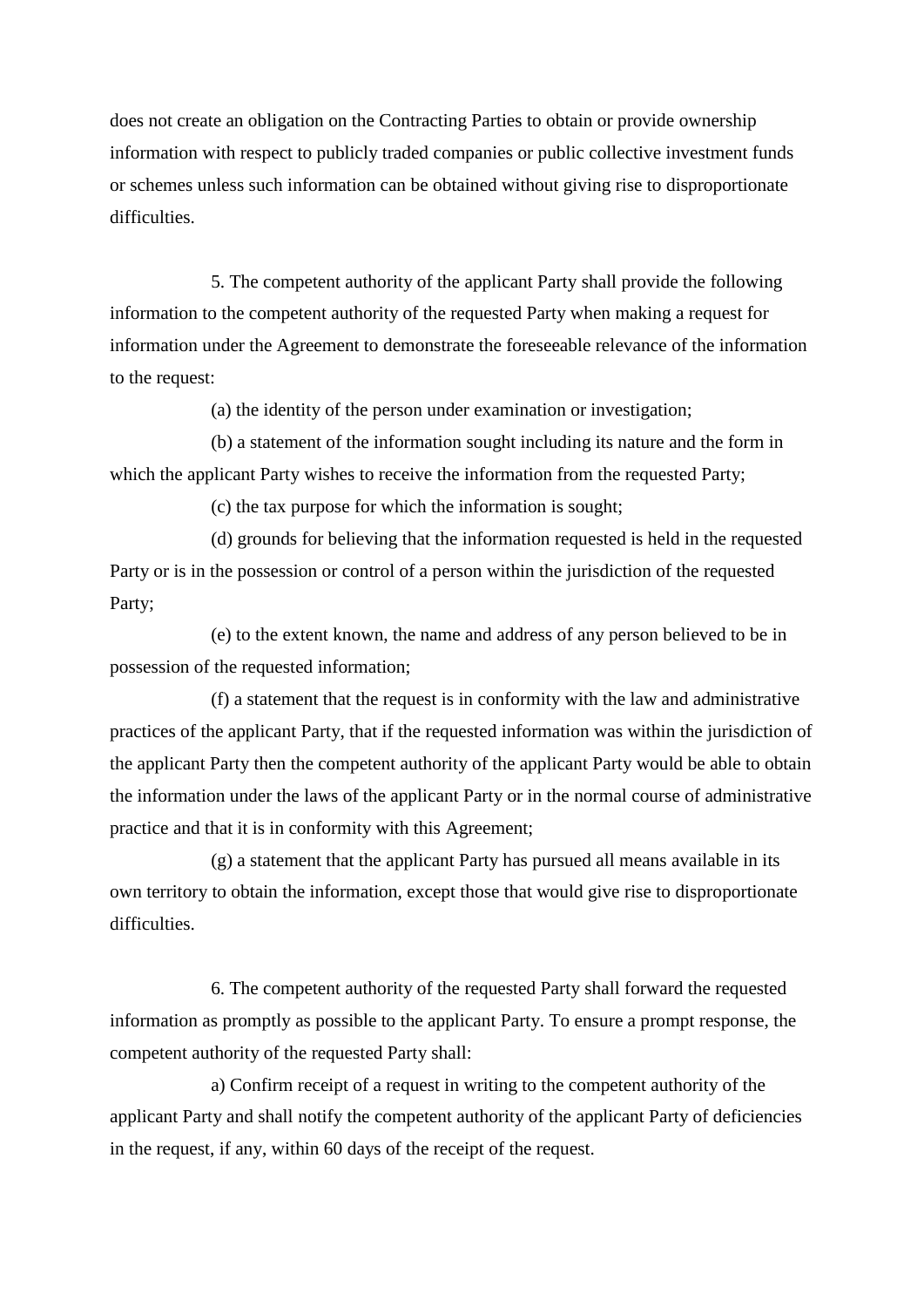b) If the competent authority of the requested Party has been unable to obtain and provide the information within 90 days of receipt of the request, including if it encounters obstacles in furnishing the information or it refuses to furnish the information, it shall immediately inform the applicant Party, explaining the reason for its inability, the nature of the obstacles or the reasons for its refusal.

## **Article 6 Tax Examinations Abroad**

1. A Contracting Party may allow representatives of the competent authority of the other Contracting Party to enter the territory of the first-mentioned Party to interview individuals and examine records with the written consent of the persons concerned. The competent authority of the second-mentioned Party shall notify the competent authority of the first-mentioned Party of the time and place of the meeting with the individuals concerned.

2. At the request of the competent authority of one Contracting Party, the competent authority of the other Contracting Party may allow representatives of the competent authority of the first-mentioned Party to be present at the appropriate part of a tax examination in the second-mentioned Party.

3. If the request referred to in paragraph 2 is acceded to, the competent authority of the Contracting Party conducting the examination shall, as soon as possible, notify the competent authority of the other Party about the time and place of the examination, the authority or official designated to carry out the examination and the procedures and conditions required by the first-mentioned Party for the conduct of the examination. All decisions with respect to the conduct of the tax examination shall be made by the Party conducting the examination.

## **Article 7 Possibility of Declining a Request**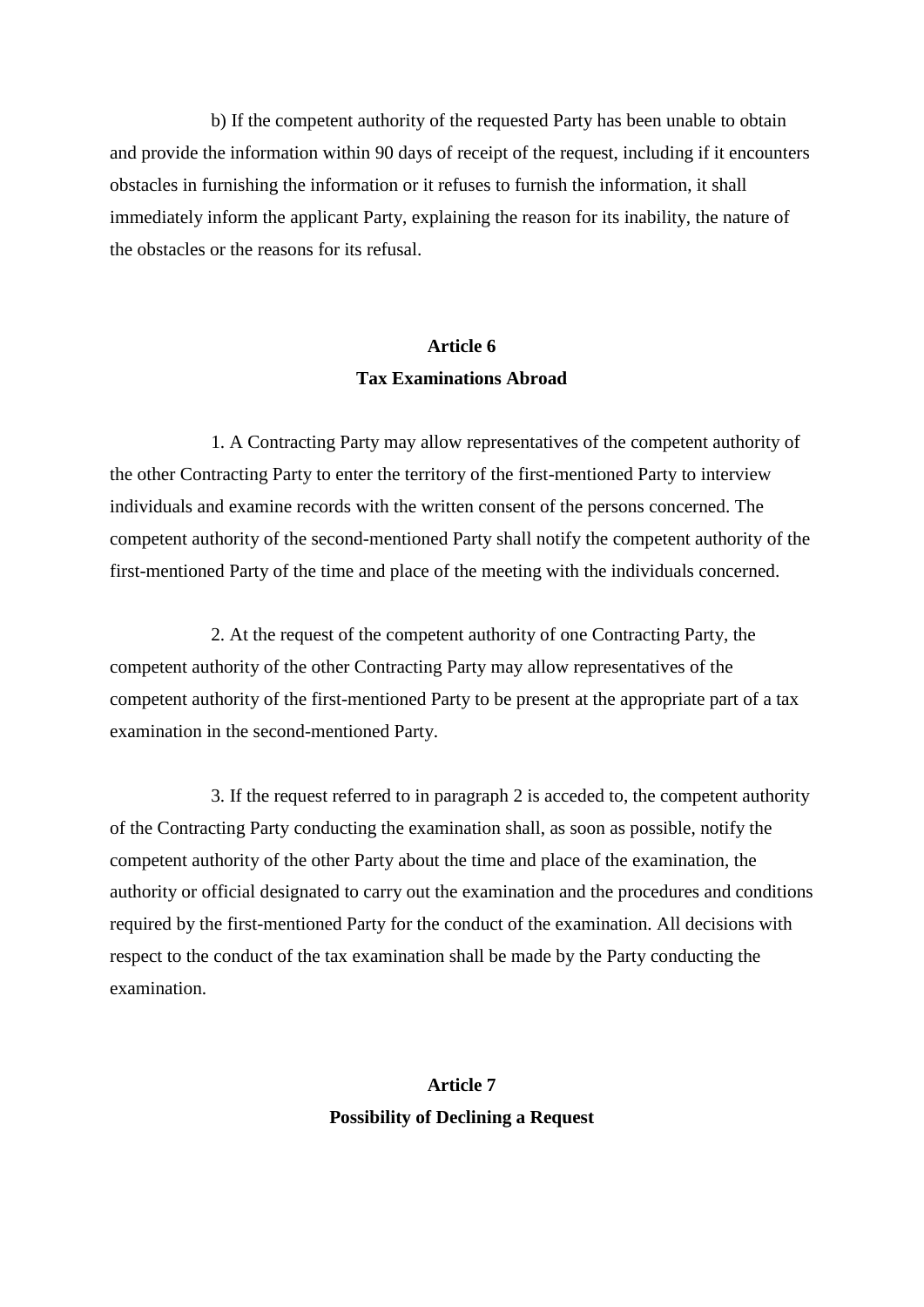1. The requested Party shall not be required to obtain or provide information that the applicant Party would not be able to obtain under its own laws for purposes of the administration or enforcement of its own tax laws. The competent authority of the requested Party may decline to assist where the request is not made in conformity with this Agreement.

2. The provisions of this Agreement shall not impose on a Contracting Party the obligation to supply information which would disclose any trade, business, industrial, commercial or professional secret or trade process. Notwithstanding the foregoing, information of the type referred to in Article 5, paragraph 4 shall not be treated as such a secret or trade process merely because it meets the criteria in that paragraph.

3. The provisions of this Agreement shall not impose on a Contracting Party the obligation to obtain or provide information, which would reveal confidential communications between a client and an attorney, solicitor or other admitted legal representative where such communications are:

(a) produced for the purposes of seeking or providing legal advice or

(b) produced for the purposes of use in existing or contemplated legal proceedings.

4. The requested Party may decline a request for information if the disclosure of the information would be contrary to public policy (ordre public).

5. A request for information shall not be refused on the ground that the tax claim giving rise to the request is disputed.

6. The requested Party may decline a request for information if the information is requested by the applicant Party to administer or enforce a provision of the tax law of the applicant Party, or any requirement connected therewith, which discriminates against a national of the requested Party as compared with a national of the applicant Party in the same circumstances.

# **Article 8 Confidentiality**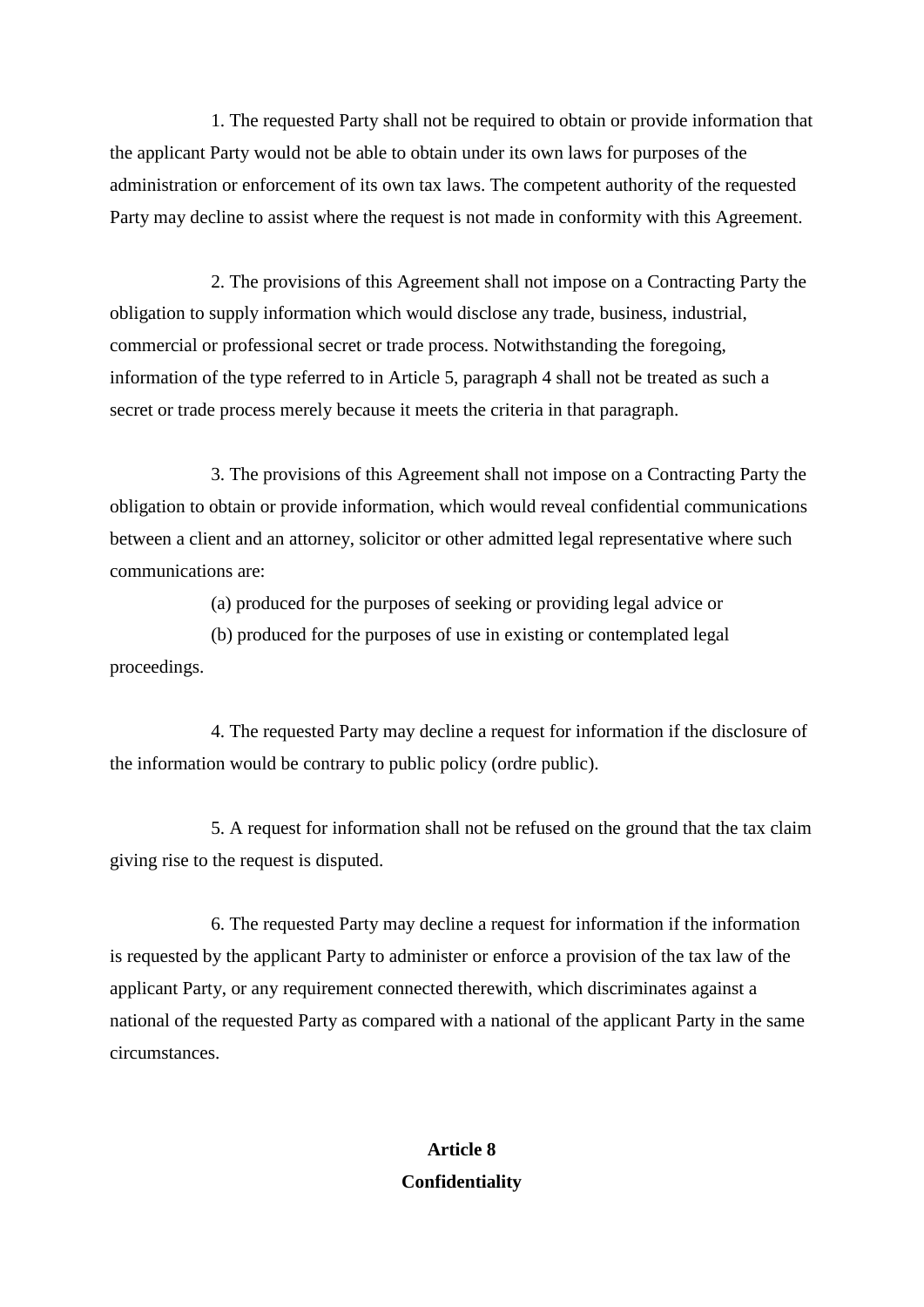Any information received by a Contracting Party under this Agreement shall be treated as confidential and may be disclosed only to persons or authorities (including courts and administrative bodies) in the jurisdiction of the Contracting Party concerned with the assessment or collection of, the enforcement or prosecution in respect of, or the determination of appeals in relation to, the taxes imposed by a Contracting Party. Such persons or authorities shall use such information only for such purposes. They may disclose the information in public court proceedings or in judicial decisions. The information may not be disclosed to any other person or entity or authority or any other jurisdiction without the express written consent of the competent authority of the requested Party.

#### **Article 9**

#### **Costs**

Incidence of costs incurred in providing assistance shall be agreed by the Contracting Parties.

# **Article 10 Mutual agreement procedure**

1. Where difficulties or doubts arise between the Parties regarding the implementation or interpretation of this Agreement, the respective competent authorities shall endeavour to resolve the matter by mutual agreement.

2. In addition to the agreements referred to in paragraph 1, the competent authorities of the Contracting Parties may mutually agree on the procedures to be used under Articles 5 and 6.

3. The competent authorities of the Contracting Parties may communicate with each other directly for purposes of reaching agreement under this Article.